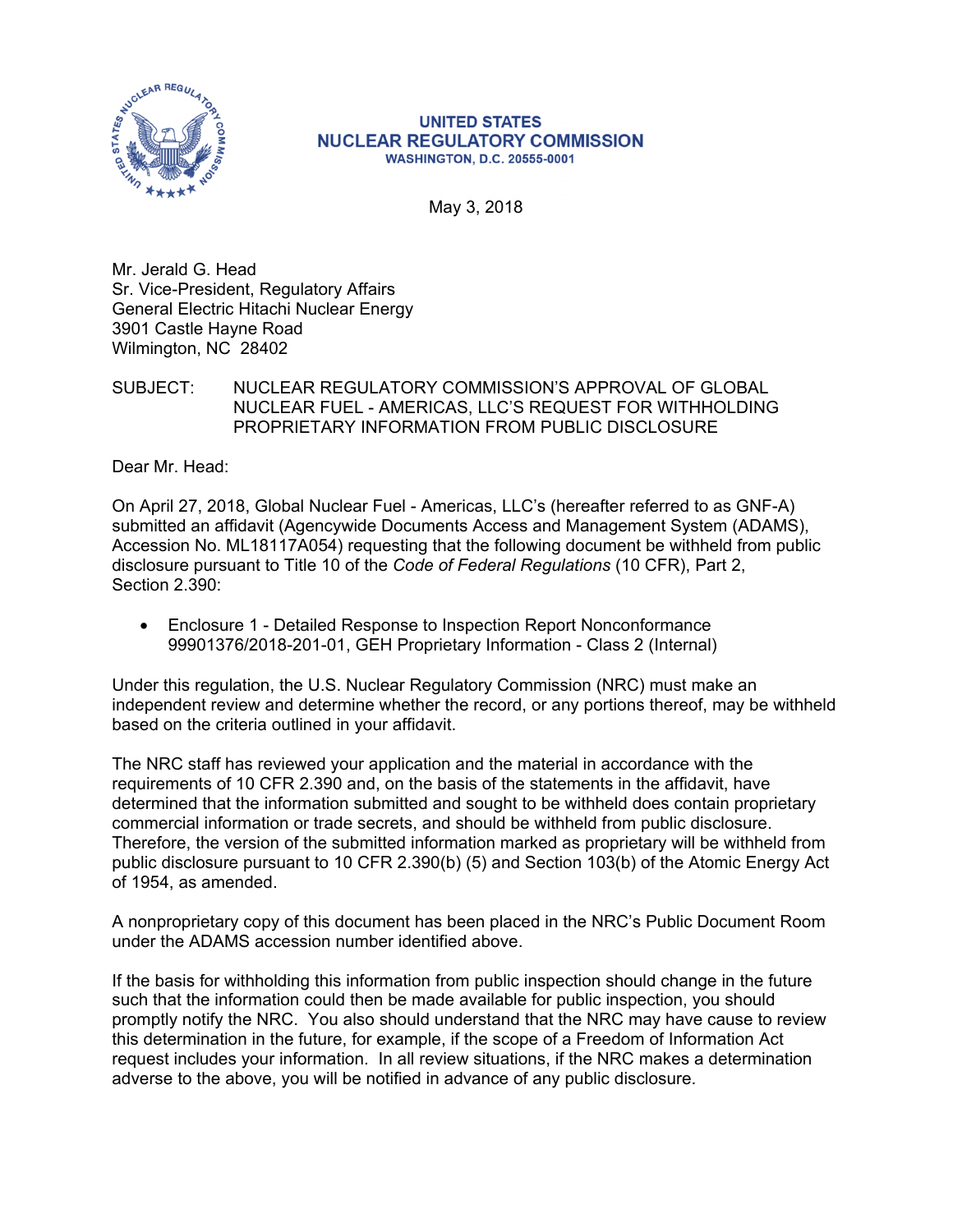Please contact Mr. Yamir Diaz-Castillo at 301-415-2228, or via electronic mail at Yamir.Diaz-Castillo@nrc.gov, if you have any questions or need assistance regarding this matter.

Sincerely,

## */RA/*

Terry W. Jackson, Chief Quality Assurance Vendor Inspection Branch-1 Division of Construction Inspection and Operational Programs Office of New Reactors

Docket No.: 99901376